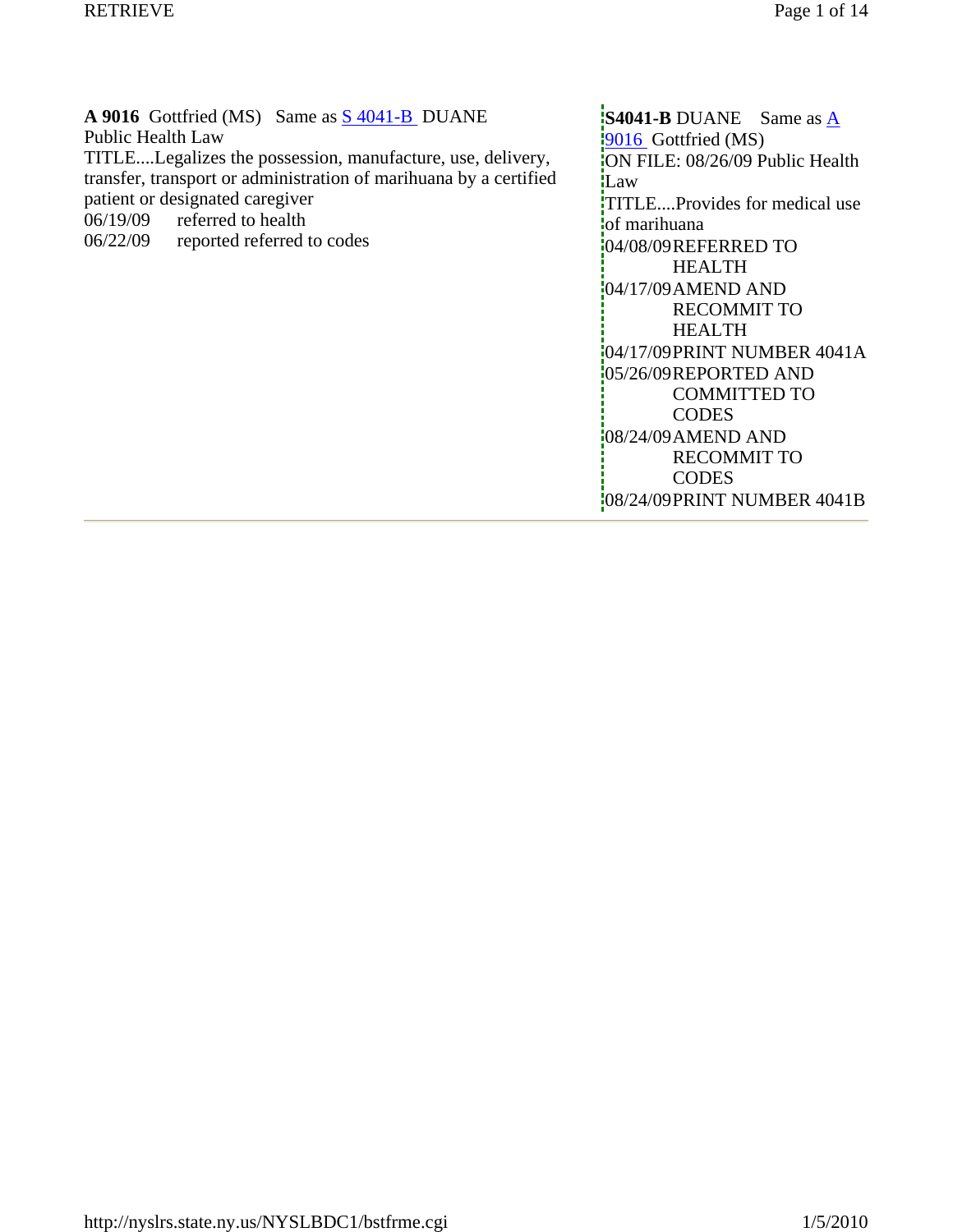# **STATE OF NEW YORK**

#### 9016

 $\overline{\phantom{a}}$  ,  $\overline{\phantom{a}}$  ,  $\overline{\phantom{a}}$  ,  $\overline{\phantom{a}}$  ,  $\overline{\phantom{a}}$  ,  $\overline{\phantom{a}}$  ,  $\overline{\phantom{a}}$  ,  $\overline{\phantom{a}}$  ,  $\overline{\phantom{a}}$  ,  $\overline{\phantom{a}}$  ,  $\overline{\phantom{a}}$  ,  $\overline{\phantom{a}}$  ,  $\overline{\phantom{a}}$  ,  $\overline{\phantom{a}}$  ,  $\overline{\phantom{a}}$  ,  $\overline{\phantom{a}}$ 

\_\_\_\_\_\_\_\_\_\_\_

2009-2010 Regular Sessions

## **IN ASSEMBLY**

June 19, 2009

- Introduced by M. of A. GOTTFRIED, BRADLEY, CAHILL, CLARK, CYMBROWITZ, DINOWITZ, O'DONNELL, PAULIN, PEOPLES, LIFTON, KAVANAGH, COOK, SPANO, DenDEKKER, SKARTADOS, CALHOUN -- Multi-Sponsored by -- M. of A. ALFA- NO, AUBRY, BOYLAND, BRENNAN, BROOK-KRASNY, GALEF, GLICK, HIKIND, HOYT, JACOBS, JAFFEE, KELLNER, V. LOPEZ, LUPARDO, MAISEL, MARKEY, MAYERSOHN, McENENY, MILLER, MILLMAN, PHEFFER, POWELL, PRETLOW, N. RIVERA, ROBIN- SON, ROSENTHAL, SCARBOROUGH, SCHIMEL, SWEENEY, TOWNS, WALKER, WEISEN- BERG, WRIGHT -- read once and referred to the Committee on Health
- AN ACT to amend the public health law and the general business law, in relation to medical use of marihuana

### **The People of the State of New York, represented in Senate and Assem bly, do enact as follows:**

 1 Section 1. Legislative findings and intent. The legislature finds that 2 thousands of New Yorkers have serious medical conditions that can be 3 improved by medically-approved use of marihuana. The law should not 4 stand between them and treatment necessary for life and health. This 5 legislation follows the well-established public policy that a controlled 6 substance can have a legitimate medical use. Many controlled substances 7 that are legal for medical use (such as morphine and steroids) are ille- 8 gal for any other use. The purposes of article 33 of the public health 9 law include allowing legitimate use of controlled substances in health 10 care, including palliative care. This policy and this legislation do not 11 in any way diminish New York state's strong public policy and laws 12 against illegal drug use, nor should it be deemed in any manner to advo- 13 cate, authorize, promote, or legally or socially accept the use of mari- 14 huana for children or adults, for any non-medical use. This legislation 15 is an appropriate exercise of the state's legislative power to protect 16 the health of its people under article 17 of the state constitution and 17 the tenth amendment of the United States constitution.

 EXPLANATION--Matter in **italics** (underscored) is new; matter in brackets  $[-]$  is old law to be omitted.

LBD07082-08-9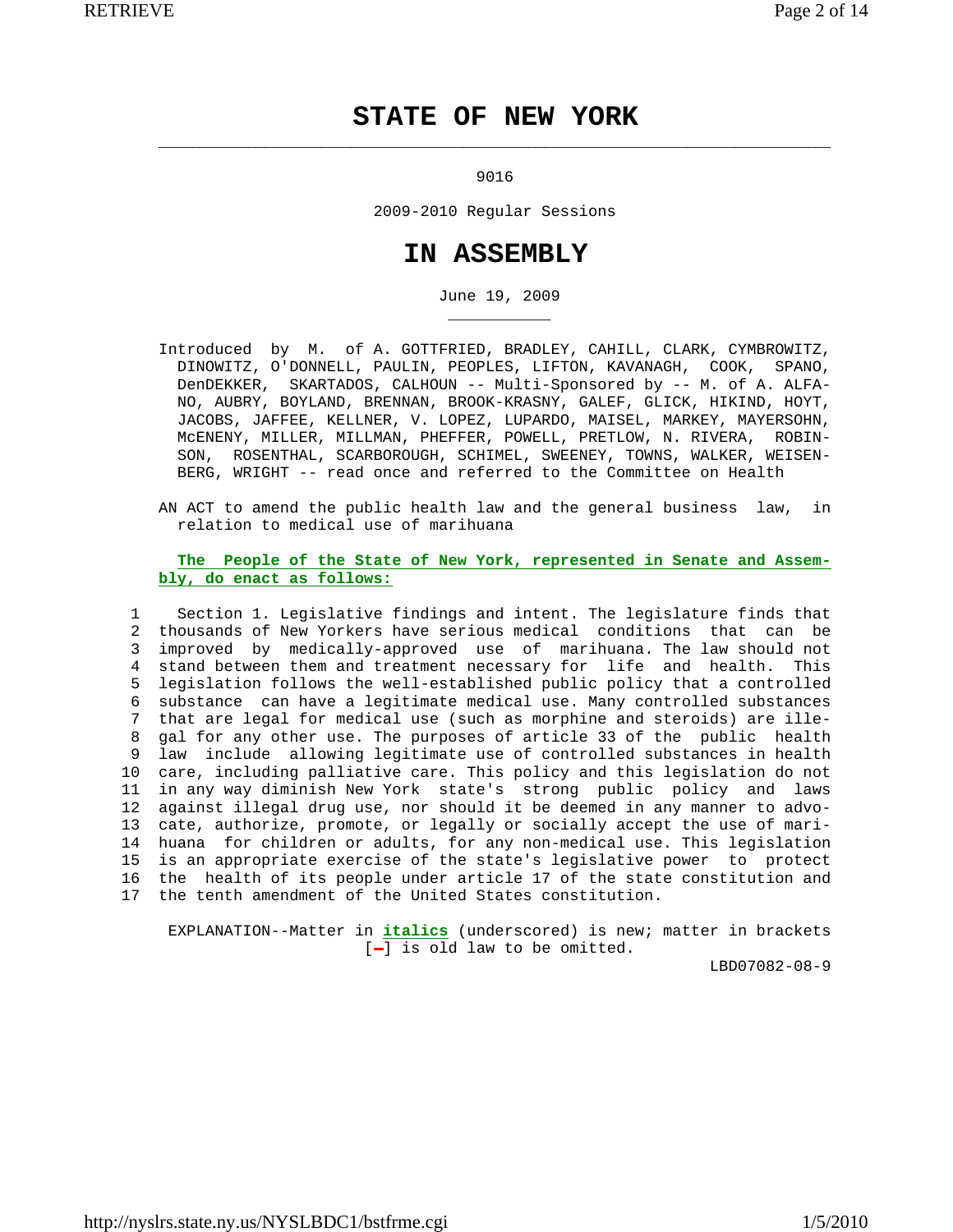A. 9016 2 1 It is the legislative intent that this act be implemented consistently 2 with these findings and principles, through a reasonable and workable 3 system with appropriate oversight, evaluation and continuing research. 4 § 2. Article 33 of the public health law is amended by adding a new 5 title 5-A to read as follows: **TITLE V-A MEDICAL USE OF MARIHUANA Section 3360. Definitions. 3361. Certification of patients. 3362. Possession. 3363. Registry identification cards. 3364. Registered organizations. 3365. Registering of registered organizations. 3366. Reports by registered organizations. 3367. Evaluation; research programs; report by department. 3368. Relation to other laws. § 3360. Definitions. As used in this title, the following terms shall have the following meanings, unless the context clearly requires other- wise: 1. "Certified medical use" means the acquisition, possession, use, delivery, transfer, transportation, or administration of medical mari- huana by a certified patient or designated caregiver for use as part of the treatment of the patient's serious condition specified in a certif- ication under section thirty-three hundred sixty-one of this title, including enabling the patient to tolerate treatment for the serious condition. 2. "Certified patient" means a patient who is certified under section thirty-three hundred sixty-one of this title. 3. "Certification" means a certification, made under section thirty- three hundred sixty-one of this title. 4. "Designated caregiver" means the individual designated by a certi- fied patient in a registry application. 5. "Public place" means a public place as defined in section 240.00 of the penal law, a motor vehicle as defined in section one hundred twen- ty-five of the vehicle and traffic law, an aircraft as defined in section two hundred forty of the general business law or a vessel as defined in section two of the navigation law. 6. "Serious condition" means a severe debilitating or life-threatening condition, or a condition associated with or a complication of such a condition or its treatment (including but not limited to inability to tolerate food, nausea, vomiting, dysphoria or pain). 7. "Medical marihuana" means marihuana as defined in subdivision twen- ty-one of section thirty-three hundred two of this title intended for a certified medical use. 8. "Registered organization" means a registered organization under sections thirty-three hundred sixty-four and thirty-three hundred sixty-five of this title. 9. "Registry application" means an application properly completed and filed with the department by a certified patient under section thirty- three hundred sixty-three of this title. 10. "Registry identification card" means a document that identifies a certified patient or designated caregiver, as provided under section thirty-three hundred sixty-three of this title. 11. "Usable marihuana" means marihuana consisting of the harvested leaves and flowers of the plant of the genus cannabis, but does not**

**include any food that is not marihuana.**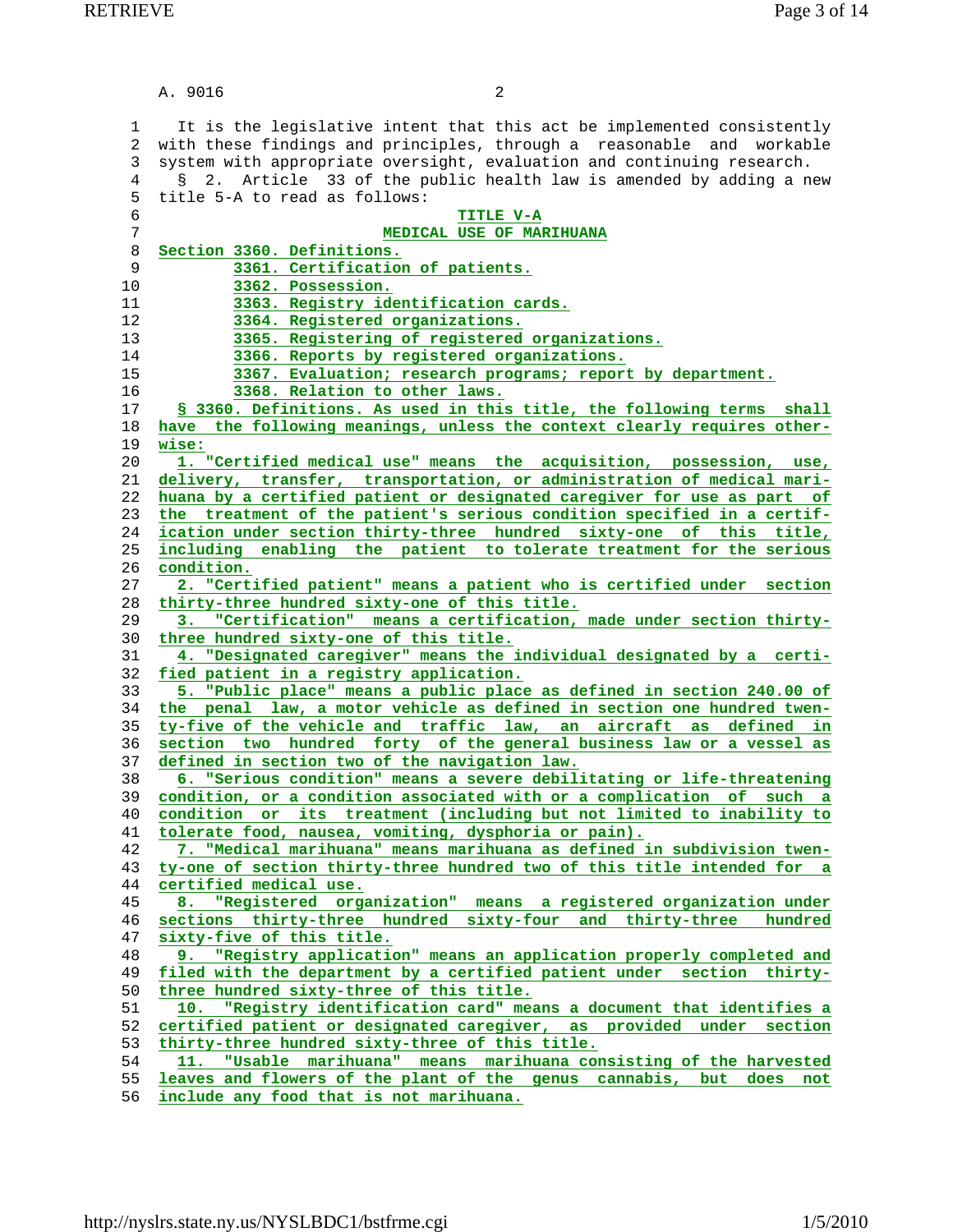|  | A. 9016<br>. |  |
|--|--------------|--|
|--|--------------|--|

**12. "Unusable marihuana" means seeds, stalks, and unusable roots. § 3361. Certification of patients. 1. A patient certification may only be issued if a practitioner certifies that: (a) the patient has a seri- ous condition, which shall be specified in the patient's health care record; (b) the patient is under the practitioner's care for the serious condition; and (c) in the practitioner's professional opinion, the patient is likely to receive therapeutic or palliative benefit from the primary or adjunctive treatment with medical use of marihuana for the serious condition. 2. The certification shall be in writing and include (a) the name, date of birth and address of the patient; (b) a statement that the patient has a serious condition; the patient is under the practitioner's care for the serious condition and, in the practitioner's professional opinion, the patient is likely to receive therapeutic or palliative benefit from the primary or adjunctive treatment with medical use of marihuana for the serious condition; (c) the date; and (d) the name, address, federal registration number, telephone number, and the hand- written signature of the certifying practitioner. The commissioner may require by regulation that the certification shall be on a form provided by the department if the commissioner determines that the department is making certification forms adequately available. 3. The practitioner shall give the certification to the certified patient, and place a copy in the patient's health care record. 4. No practitioner shall issue a certification under this section for himself or herself. 5. A registry identification card based on a certification shall expire one year after the date the certification is signed by the prac- titioner; except that where a certified patient has a registry identifi- cation card based on a current valid certification, a new registry iden- tification card based on a new certification shall expire one year after the expiration of the registry identification card based on the current valid certification. However, if the practitioner states in the certif- ication that he or she believes the patient would benefit from medical marihuana only until a specified earlier date, then the registry iden- tification card shall expire on that date. § 3362. Possession. 1. The possession, acquisition, use, delivery, transfer, transportation, or administration of medical marihuana by a certified patient or designated caregiver possessing a valid registry identification card, for certified medical use, shall be lawful under this title; provided that the marihuana that may be possessed by a certified patient and such certified patient's designated caregiver does not exceed a total aggregate weight of two and one-half ounces of usable marihuana. A certified patient or designated caregiver possessing a valid registry identification card may also lawfully possess a reason- able amount of unusable marihuana, which shall not be counted toward the limits in this section. A designated caregiver may possess the quanti- ties referred to in this subdivision for each certified patient for whom the caregiver possesses a valid registry identification card, up to five certified patients. 2. Notwithstanding subdivision one of this section: (a) possession of marihuana shall not be lawful under this title if it is consumed or displayed in a public place; (b) medical marihuana may not be smoked in any place where tobacco may not be smoked under article thirteen-E of this chapter; (c) except that in a health care facility, medical mari- huana may be smoked by a patient of the facility, subject to other provisions of this title, in an area, and under circumstances, permitted**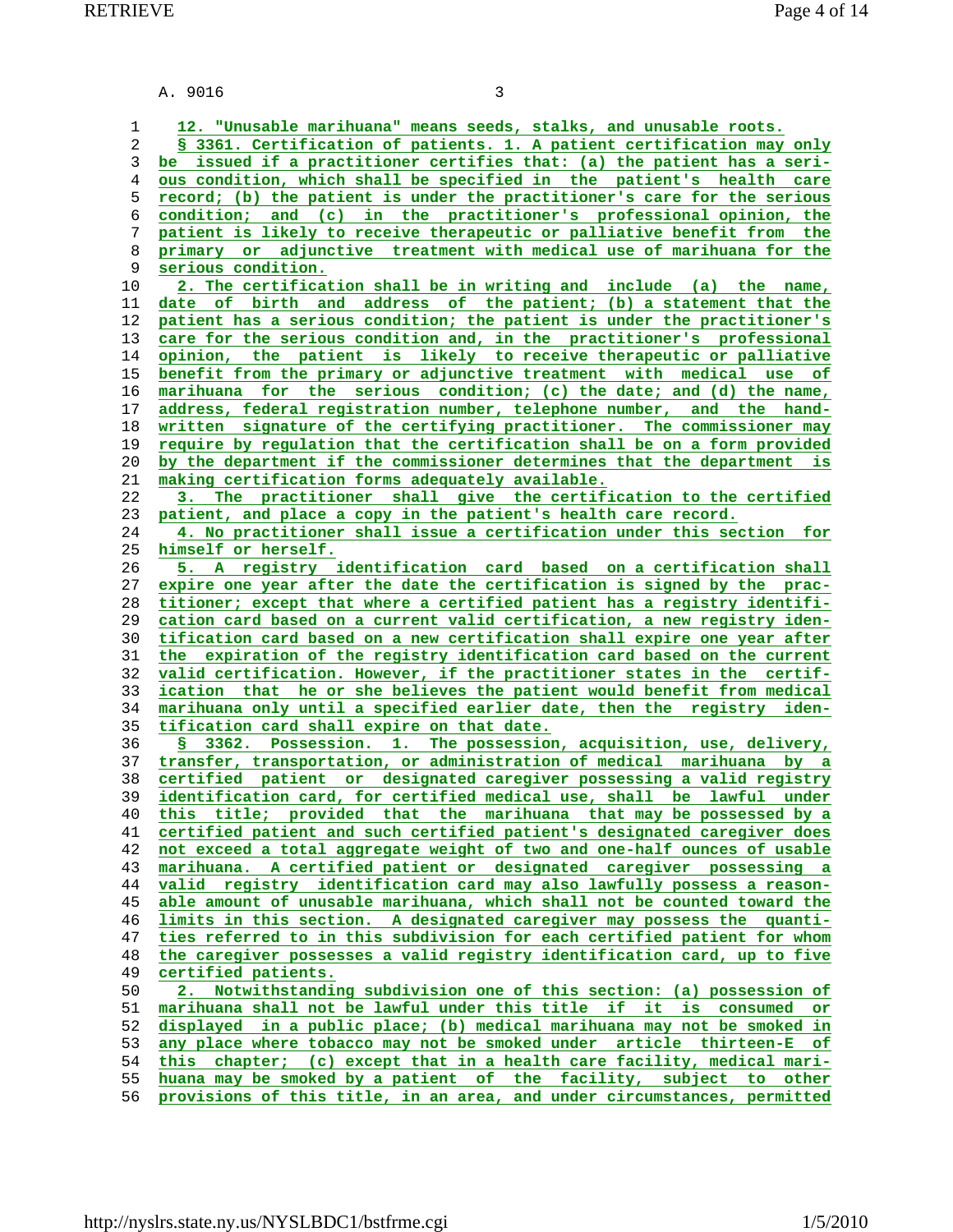A. 9016 4 **by the facility, provided that the patient does not smoke in the pres- ence of patients who are not certified under this title. 3. It shall be lawful under this article to give or dispose of mari- huana to a certified patient or designated caregiver for a certified medical use where nothing of value is transferred in return, or to offer to do the same. This prohibition on transferring or offering to trans- fer a thing of value shall not (a) apply to sale of medical marihuana to or by a registered organization under this article; nor (b) prevent a designated caregiver from being reimbursed for activities relating to caring for a certified patient, including, but not limited to, reimbursement for legitimate expenses relating to the purchase of medical marihuana from a registered organization under section thirty- three hundred sixty-six of this title. 4. No school, employer or landlord shall refuse to enroll, employ or lease to or otherwise penalize a person solely for his or her status as a certified patient or designated caregiver; provided, however, that nothing in this paragraph requires a school, employer or landlord to make any additional accommodations. § 3363. Registry identification cards. 1. The department shall issue registry identification cards for certified patients and designated caregivers. A registry identification card shall expire as provided in section thirty-three hundred sixty-one of this title or as otherwise provided in this section. The department shall begin issuing registry identification cards no later than one hundred eighty days after the effective date of this section. The department may specify a form for a registry application, in which case the department shall provide the form on request, reproductions of the form may be used, and the form shall be available for downloading from the department's website. 2. To obtain or renew a registry identification card, a certified patient shall file a registry application with the department. The registry application or renewal application shall include: (a) a copy of the patient's certification (a new written certification shall be provided with a renewal application); (b) (i) the name, address, and date of birth of the patient; (ii) the date of the certification; (iii) if the patient has a registry identifi- cation card based on a current valid certification, the registry iden- tification number and expiration date of that registry identification card; (iv) the specified date until which the patient would benefit from medical marihuana, if the certification states such a date; (v) the name, address, federal registration number, and telephone number of the certifying practitioner; and (vi) other individual identifying informa- tion required by the department; (c) if the patient designates a designated caregiver, the name, address, and date of birth of the designated caregiver, and other indi- vidual identifying information required by the department; a certified patient may designate up to two designated caregivers; (d) a statement that a false statement made in the application is punishable under section 210.45 of the penal law; (e) the date of the application and the signature of the certified patient; and (f) a reasonable application fee, as determined by the department; provided, that the department may waive or reduce the fee in cases of financial hardship.**

**3. Where a certified patient is under the age of eighteen:**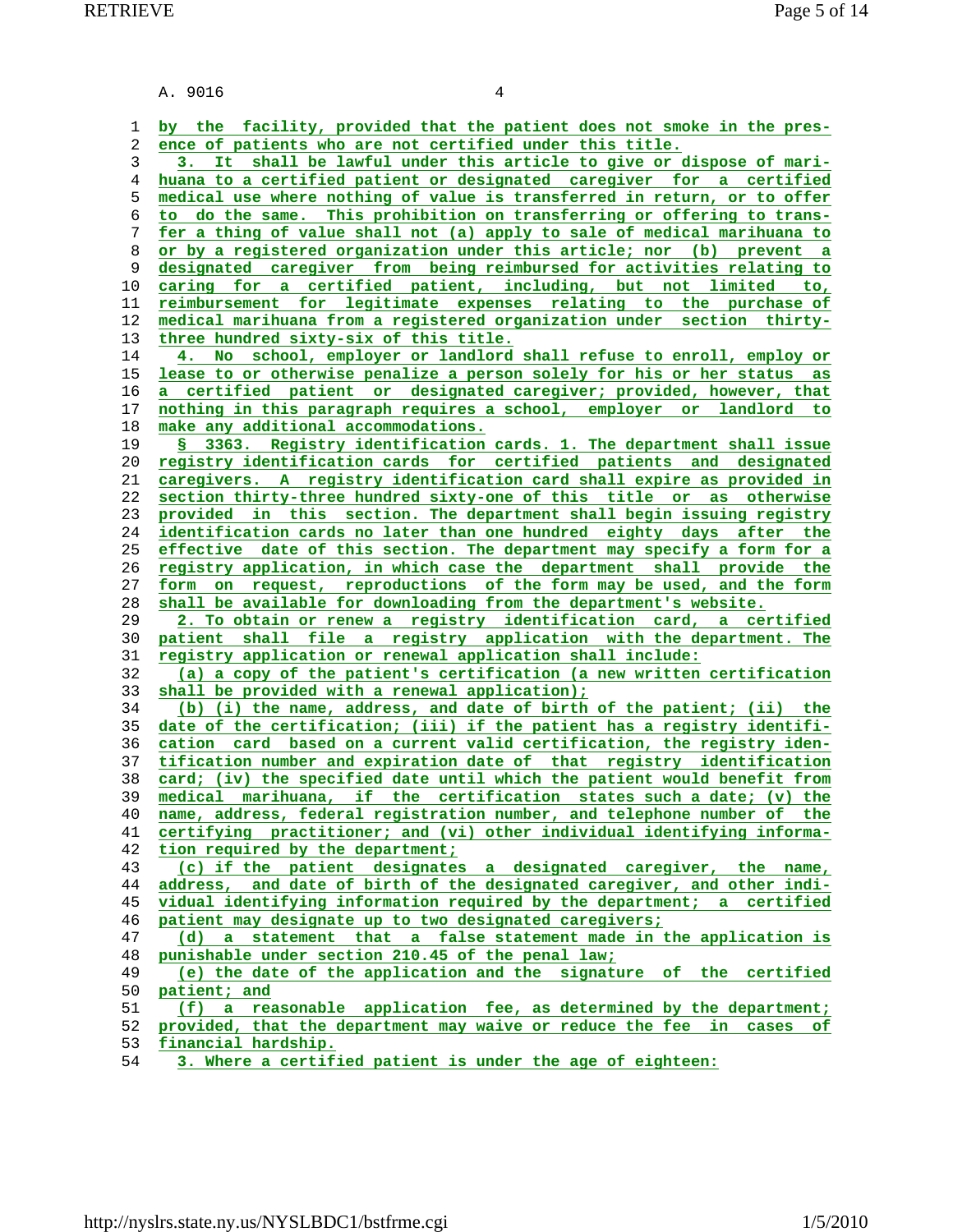A. 9016 5 **(a) The application for a registry identification card shall be made by an appropriate person over twenty-one years of age. The application shall state facts demonstrating that the person is appropriate. (b) The designated caregiver shall be (i) a parent or legal guardian of the certified patient, (ii) a person designated by a parent or legal guardian, or (iii) an appropriate person approved by the department upon a sufficient showing that no parent or legal guardian is appropriate or available. 4. No person may be a designated caregiver if the person is under twenty-one years of age unless a sufficient showing is made to the department that the person should be permitted to serve as a designated caregiver. 5. No person may be a designated caregiver for more than five certi- fied patients at one time. A designated caregiver shall carry a separate registry identification card for each certified patient for whom he or she is a designated caregiver. Each registry identification card shall contain the same registry identification number specified in this section. 6. The department shall issue separate registry identification cards for the certified patient and the designated caregiver (if one is desig- nated in the registry application) within thirty days of receiving a complete application under this section, unless it determines that the application is incomplete or facially inaccurate, in which case it shall promptly notify the applicant. 7. If the department does not approve the designation of an individ- ual as a designated caregiver, that shall not affect the approval of the application as to the certified patient. 8. A registry identification card shall contain: (a) the name, address, and date of birth of the certified patient and the designated caregiver (if one is designated in the registry applica- tion); (b) the date of issuance and expiration date of the registry identifi- cation card; (c) a registry identification number for the certified patient and a registry identification number for the designated caregiver (if one is designated in the registry application); and (d) a photograph of the individual to whom the registry identification card is being issued, which shall be obtained by the department in a manner specified by the commissioner in regulations; provided, however, that if the department required certified patients to submit photographs for this purpose, there shall be a reasonable accommodation of certified patients who are confined to their homes due to their medical conditions and may therefore have difficulty procuring photographs. 9. A certified patient or designated caregiver who has been issued a registry identification card shall notify the department of any change in his or her name or address or, with respect to the patient, or if he or she ceases to have the serious condition noted on the certification, within ten days of such change. 10. If a certified patient or designated caregiver loses his or her registry identification card, he or she shall notify the department and submit a ten dollar fee within ten days of losing the card to maintain the registration. Within five days after such notification and payment, the department shall issue a new registry identification card, which may contain a new registry identification number, to the certified patient**

**or designated caregiver, as the case may be.**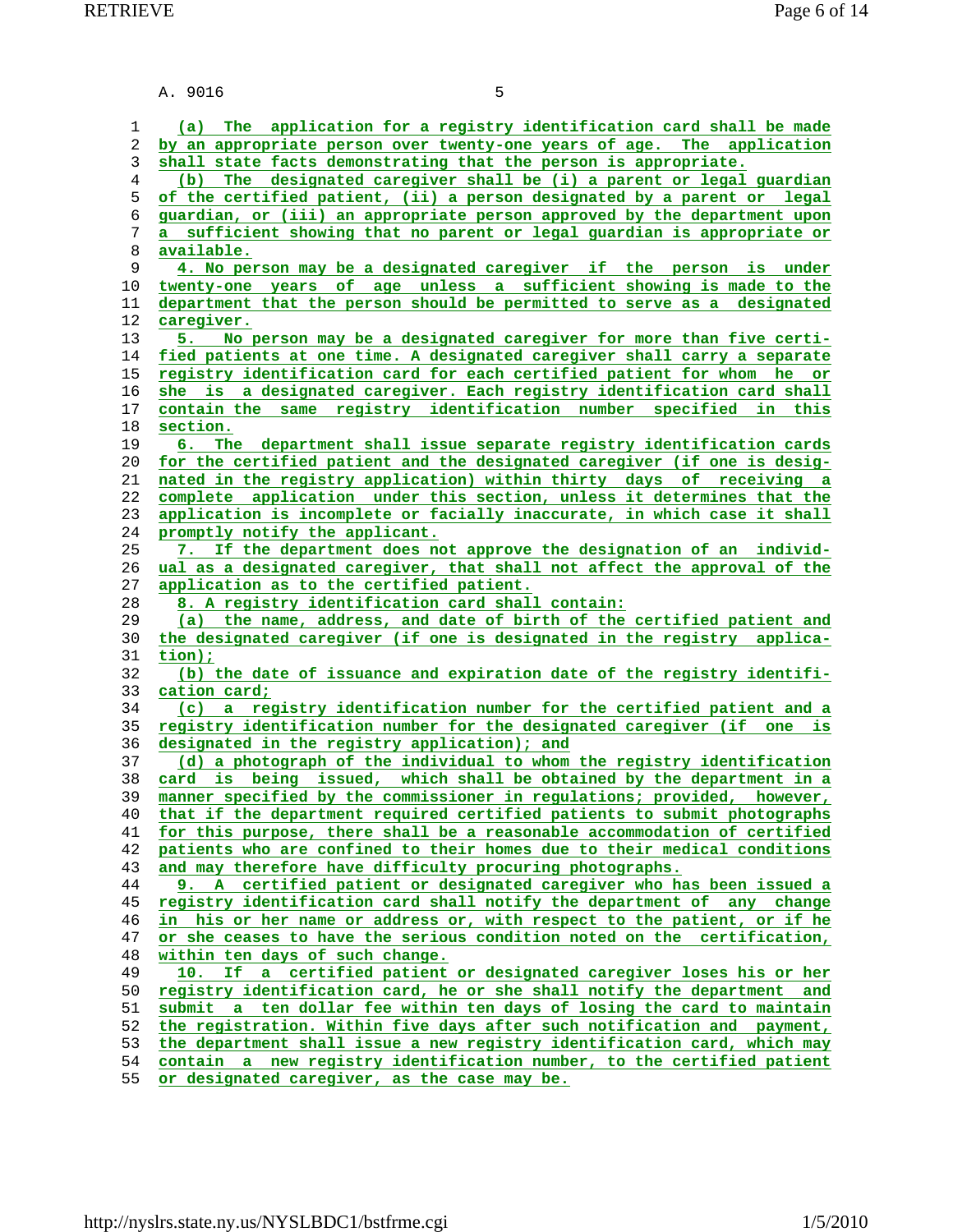A. 9016 6

**11. The department shall maintain a confidential list of the persons to whom it has issued registry identification cards. Individual identi- fying information obtained by the department under this title shall be confidential and exempt from disclosure under article six of the public officers law. Notwithstanding this subdivision, the department may noti- fy any appropriate law enforcement agency of information relating to any violation or suspected violation of this title. 12. The department shall verify to law enforcement personnel in an appropriate case whether a registry identification card is valid. 13. If a certified patient or designated caregiver willfully violates any provision of this title as determined by the department, his or her registry identification card may be revoked. This is in addition to any other penalty that may apply. 14. Temporary registry identification cards. (a) Registry implementa- tion date. As used in this subdivision, the "registry implementation date" is the date determined by the commissioner when the department is ready to receive and expeditiously act on applications for registry identification cards under this section. The commissioner shall give at least sixty days prior written public notice of the registry identifica- tion date, by publication in the state register. (b)(i) Certified patient. A copy of the certified patient's certif- ication shall temporarily serve as and have the same effect as his or her registry identification card. It shall expire as a registry iden- tification card on the earlier of the expiration date of the certif- ication or sixty days after the registry implementation date. (ii) Designated caregiver. A copy of the certified patient's certif- ication, together with a copy of a written statement signed by the certified patient containing the same information as an application for a registry identification card under this section designating a person as the certified patient's designated caregiver, shall temporarily serve as and have the same effect as a registry identification card for the designated caregiver. In the case of a certified patient under eighteen years of age, the statement shall be signed by a person authorized to make an application under this section for the certified patient. It shall expire as a registry identification card on the earlier of the expiration date of the certification or sixty days after the registry implementation date. (c) On and after the registry implementation date, upon receipt of an application for a registry identification card, the department shall send to the applicant a letter acknowledging such receipt. While the application for a registry identification card is pending, a copy of the registry application, together with a copy of the certification and a copy of the letter of receipt from the department, shall serve as and have the same effect as a registry identification card for the certified patient and designated caregiver if any, provided that a certification and application shall not serve as a valid registry identification card after the initial thirty day period under subdivision six of this section. This paragraph shall expire and have no effect one year after the registry implementation date. § 3364. Registered organizations. 1. A registered organization shall be: (a) a pharmacy; (b) a facility licensed under article twenty-eight of this chapter; (c) a not-for-profit corporation organized for the purpose of acquir- ing, possessing, manufacturing, selling, delivering, transporting or**

**distributing marihuana for certified medical use;**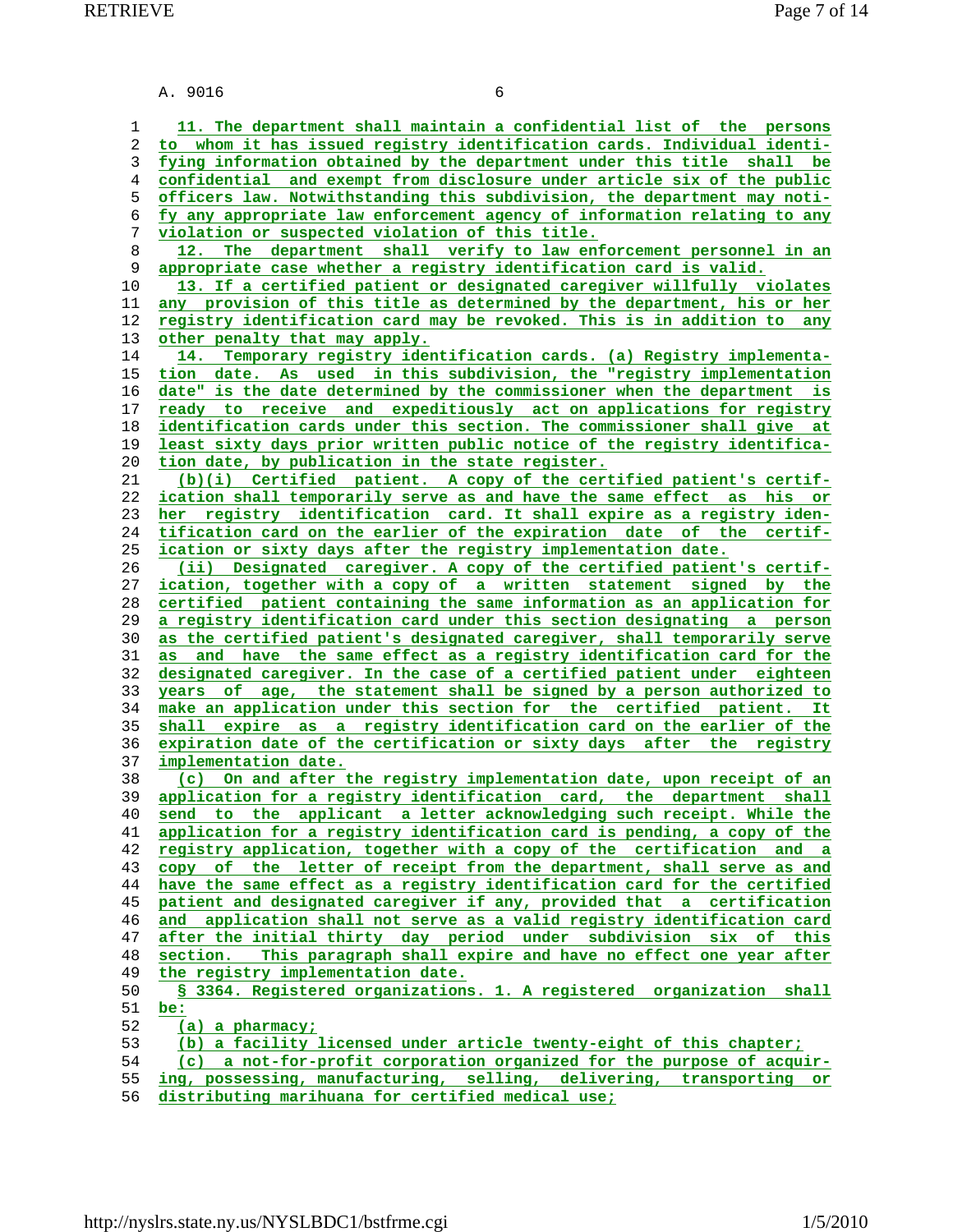A. 9016 7

**(d) the department; (e) a local health department; or (f) a registered producer, which shall be a person or entity, with appropriate expertise in agriculture, registered for the purpose of acquiring or manufacturing marihuana and selling, delivering, transport- ing, or distributing it to another registered organization; a certified producer shall not sell, deliver or distribute marihuana to a certified patient or designated caregiver for that person's use. 2. The acquiring, possession, manufacture, sale, delivery, transport- ing or distributing of marihuana by a registered organization under this title in accordance with its registration under section thirty-three hundred sixty-five of this title or a renewal thereof shall be lawful under this title. 3. A registered organization (other than a registered producer) may lawfully, in good faith, sell, deliver or distribute medical marihuana to a certified patient or designated caregiver upon presentation to the registered organization of a valid registry identification card for that certified patient or designated caregiver. When presented with the registry identification card, the registered organization shall provide to the certified patient or designated caregiver a receipt, which shall state: the name, address, and registry identification number of the registered organization; the registry identification number of the certified patient and the designated caregiver (if any); and the quanti- ty of marihuana sold. The registered organization shall retain a copy of the registry identification card and the receipt for one year. 4. No registered organization may sell, deliver or distribute to any certified patient or designated caregiver a quantity of medical marihua- na larger than that individual would be allowed to possess under this title. 5. When a registered organization sells, delivers or distributes medical marihuana to a certified patient or designated caregiver, it shall provide to that individual a safety insert, which will be devel- oped and approved by the commissioner and include, but not be limited to, information on: (a) methods for administering medical marihuana, (b) any potential dangers stemming from the use of medical marihuana, and (c) how to recognize what may be problematic usage of medical marihuana and obtain appropriate services or treatment for problematic usage. § 3365. Registering of registered organizations. 1. Application for initial registration. (a) An applicant for registration as a registered organization under section thirty-three hundred sixty-four of this title shall furnish to the department a description of the activities in which it intends to engage as a registered organization and any information the department shall reasonably require and evidence that the applicant: (i) and its managing officers are of good moral character; (ii) possesses or has the right to use sufficient land, buildings and equipment to properly carry on the activity described in the applica- tion; (iii) is able to maintain effective control against diversion of the marihuana; and (iv) is able to comply with all applicable state laws and regulations relating to the activities in which it intends to engage under the registration. (b) The application shall establish the applicant's status under para- graph (a), (b), (c), (d) or (e) of subdivision one of section thirty- three hundred sixty-four of this title, or its intention to qualify**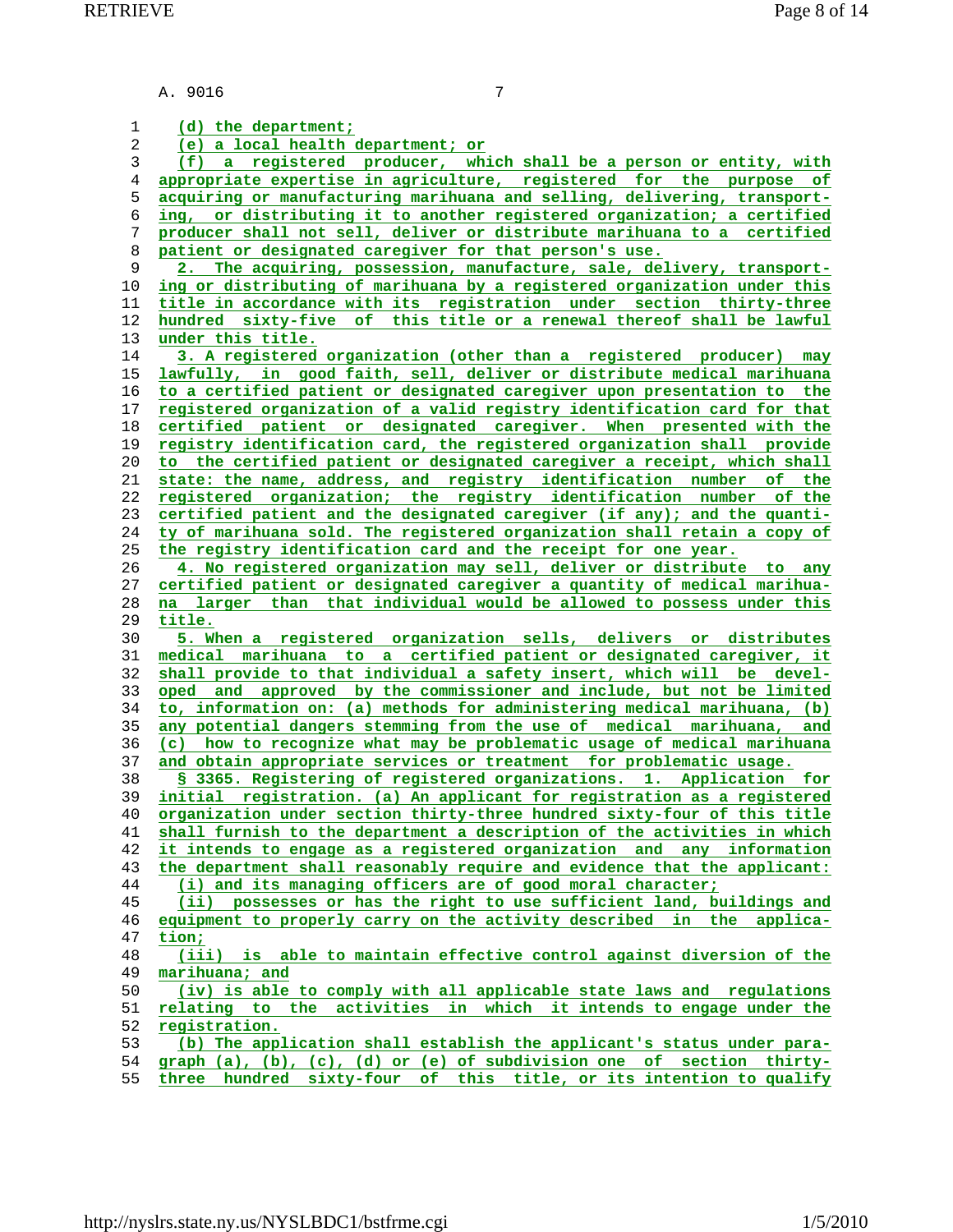|          | A. 9016<br>8                                                                                                                                        |
|----------|-----------------------------------------------------------------------------------------------------------------------------------------------------|
|          |                                                                                                                                                     |
| 1        | under paragraph (c) or (f) of subdivision one of section thirty-three                                                                               |
| 2        | hundred sixty-four of this title.                                                                                                                   |
| 3        | (c) The application shall include the name, residence address and                                                                                   |
| 4        | title of each of the officers and directors and the name and residence                                                                              |
| 5        | address of any person or entity that is a member of the applicant. Each                                                                             |
| 6<br>7   | such person, if an individual, or lawful representative if a legal enti-<br>ty, shall submit an affidavit with the application setting forth:       |
| 8        | (i) any position of management or ownership during the preceding ten                                                                                |
| 9        | years of a ten per centum or greater interest in any other business,                                                                                |
| 10       | located in or outside this state, manufacturing or distributing drugs;                                                                              |
| 11       | (ii) whether such person or any such business has been convicted,                                                                                   |
| 12       | fined, censured or had a registration suspended or revoked in any admin-                                                                            |
| 13       | istrative or judicial proceeding relating to or arising out of the manu-                                                                            |
| 14       | facture, distribution, sale, or possession of drugs; and                                                                                            |
| 15       | (iii) such other information as the commissioner may reasonably                                                                                     |
| 16       | require.                                                                                                                                            |
| 17       | (d) The applicant shall be under a continuing duty to report to the                                                                                 |
| 18       | department any change in facts or circumstances reflected in the appli-                                                                             |
| 19       | cation or any newly discovered or occurring fact or circumstance which                                                                              |
| 20       | is required to be included in the application.                                                                                                      |
| 21       | 2. Granting of registration. (a) The commissioner shall grant a regis-                                                                              |
| 22       | tration or amendment to a registration under this section if he or she                                                                              |
| 23       | is satisfied that:                                                                                                                                  |
| 24       | (i) the applicant will be able to maintain effective control against                                                                                |
| 25       | diversion of marihuana;                                                                                                                             |
| 26       | (ii)<br>applicant will be able to comply with all applicable state<br>the                                                                           |
| 27       | laws;                                                                                                                                               |
| 28       | (iii) the applicant and its officers are ready, willing and able to                                                                                 |
| 29       | properly carry on the manufacturing or distributing activity for which a                                                                            |
| 30       | registration is sought;                                                                                                                             |
| 31       | (iv) the applicant possesses or has the right to use sufficient land,                                                                               |
| 32       | buildings and equipment to properly carry on the activity described in                                                                              |
| 33       | the application;                                                                                                                                    |
| 34       | it is in the public interest that such registration be granted;<br>$(\mathbf{v})$                                                                   |
| 35       | and                                                                                                                                                 |
| 36       | (vi) the applicant and its managing officers are of good moral charac-                                                                              |
| 37       | ter.                                                                                                                                                |
| 38       | (b) If the commissioner is not satisfied that the applicant should be                                                                               |
| 39<br>40 | issued a registration, he or she shall notify the applicant in writing                                                                              |
| 41       | of those factors upon which further evidence is required. Within thirty<br>days of the receipt of such notification, the applicant may submit addi- |
| 42       | tional material to the commissioner or demand a hearing or both.                                                                                    |
| 43       | fee for a registration under this section shall be an amount<br>(c)<br>The                                                                          |
| 44       | determined by the department in regulations; provided however, if the                                                                               |
| 45       | registration is issued for a period greater than two years the fee shall                                                                            |
| 46       | be increased, pro rata, for each additional month of validity.                                                                                      |
| 47       | (d) Registrations issued under this section shall be effective only                                                                                 |
| 48       | for and shall specify:                                                                                                                              |
| 49       | (i) the name and address of the registered organization; and                                                                                        |
| 50       | (ii) which activities of a registered organization are permitted by                                                                                 |
| 51       | the registration.                                                                                                                                   |
| 52       | Upon application of a registered organization, a registration may<br>(e)                                                                            |
| 53       | be amended to allow the registered organization to relocate within the                                                                              |
| 54       | state or to add or delete permitted registered organization activities.                                                                             |
|          |                                                                                                                                                     |

**The fee for such amendment shall be two hundred fifty dollars.**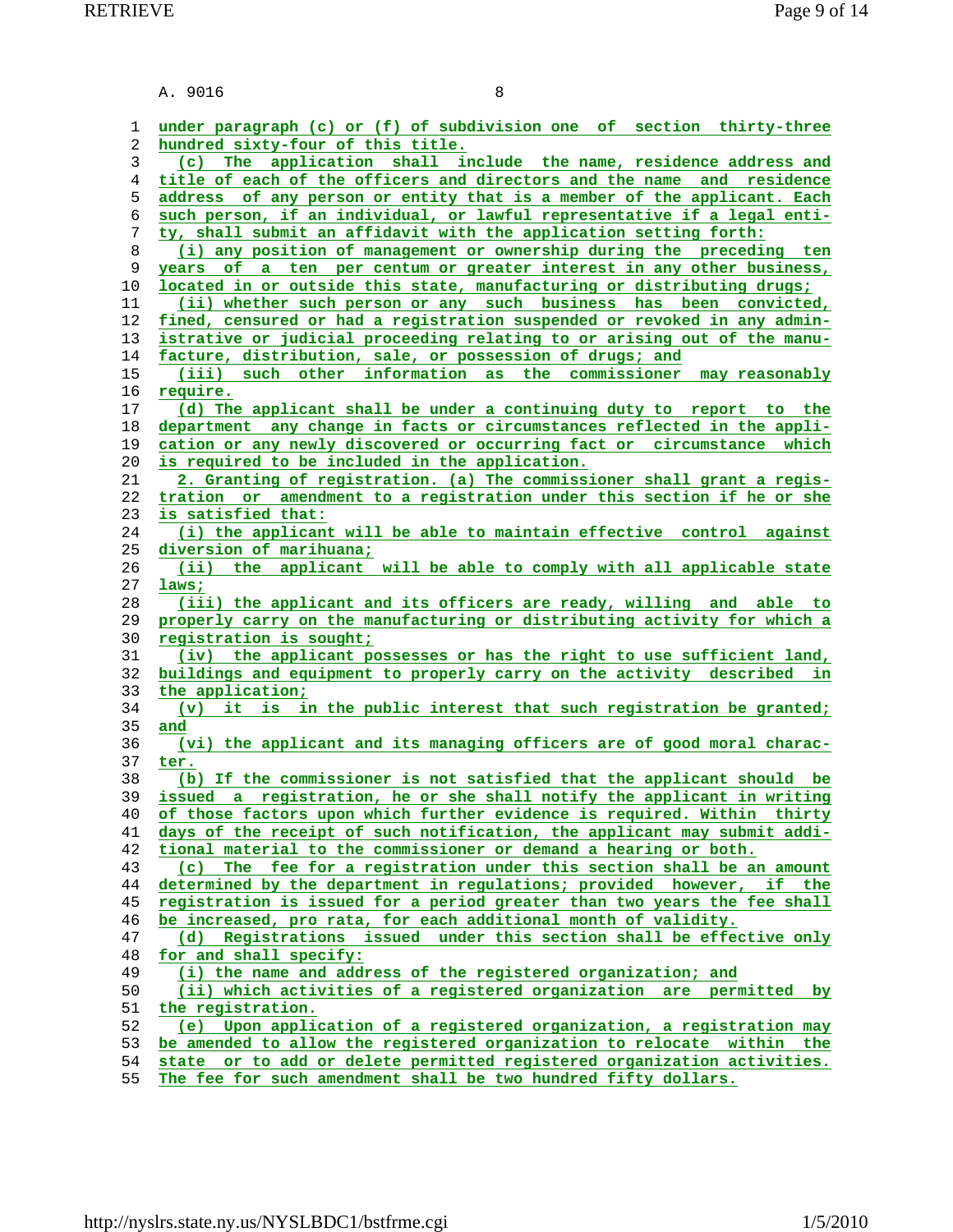A. 9016 9 **3. A registration issued under this section shall be valid for two years from the date of issue, except that in order to facilitate the renewals of such registrations, the commissioner may upon the initial application for a registration, issue some registrations which may remain valid for a period of time greater than two years but not exceed- ing an additional eleven months. 4. Applications for renewal of registrations. (a) An application for the renewal of any registration issued under this section shall be filed with the department not more than six months nor less than four months prior to the expiration thereof. A late-filed application for the renewal of a registration may, in the discretion of the commissioner, be treated as an application for an initial license. (b) The application for renewal shall include such information prepared in the manner and detail as the commissioner may require, including but not limited to: (i) any material change in the circumstances or factors listed in subdivision one of this section; and (ii) every known charge or investigation, pending or concluded during the period of the registration, by any governmental agency with respect to: (1) each incident or alleged incident involving the theft, loss, or possible diversion of marihuana manufactured or distributed by the applicant; and (2) compliance by the applicant with the laws of the state with respect to any substance listed in section thirty-three hundred six of this article. (c) An applicant for renewal shall be under a continuing duty to report to the department any change in facts or circumstances reflected in the application or any newly discovered or occurring fact or circum- stance which is required to be included in the application. (d) If the commissioner is not satisfied that the applicant is enti- tled to a renewal of the registration, he or she shall within forty-five days after the filing of the application serve upon the applicant or his or her attorney of record in person or by registered or certified mail an order directing the applicant to show cause why his or her applica- tion for renewal should not be denied. The order shall specify in detail the respects in which the applicant has not satisfied the commissioner that the registration should be renewed. (e) Within thirty days of service of such order, the applicant may either submit additional material to the commissioner or demand a hear- ing or both. If a hearing is demanded, the commissioner shall fix a date for a hearing not sooner than fifteen days nor later than thirty days after receipt of the demand, unless such time limitation is waived by the applicant. 5. Granting of renewal of registrations. (a) The commissioner shall renew a registration unless he or she determines and finds that the applicant: (i) is unlikely to maintain or be able to maintain effective control against diversion; or (ii) is unlikely to comply with all state laws applicable to the activities in which it may engage under the registration. (b) For purposes of this section, proof that a registered organiza- tion, during the period of its registration, has failed to maintain effective control against diversion or has knowingly or negligently failed to comply with applicable state laws relating to the activities**

**in which it engages under the registration, shall constitute substantial**

http://nyslrs.state.ny.us/NYSLBDC1/bstfrme.cgi 1/5/2010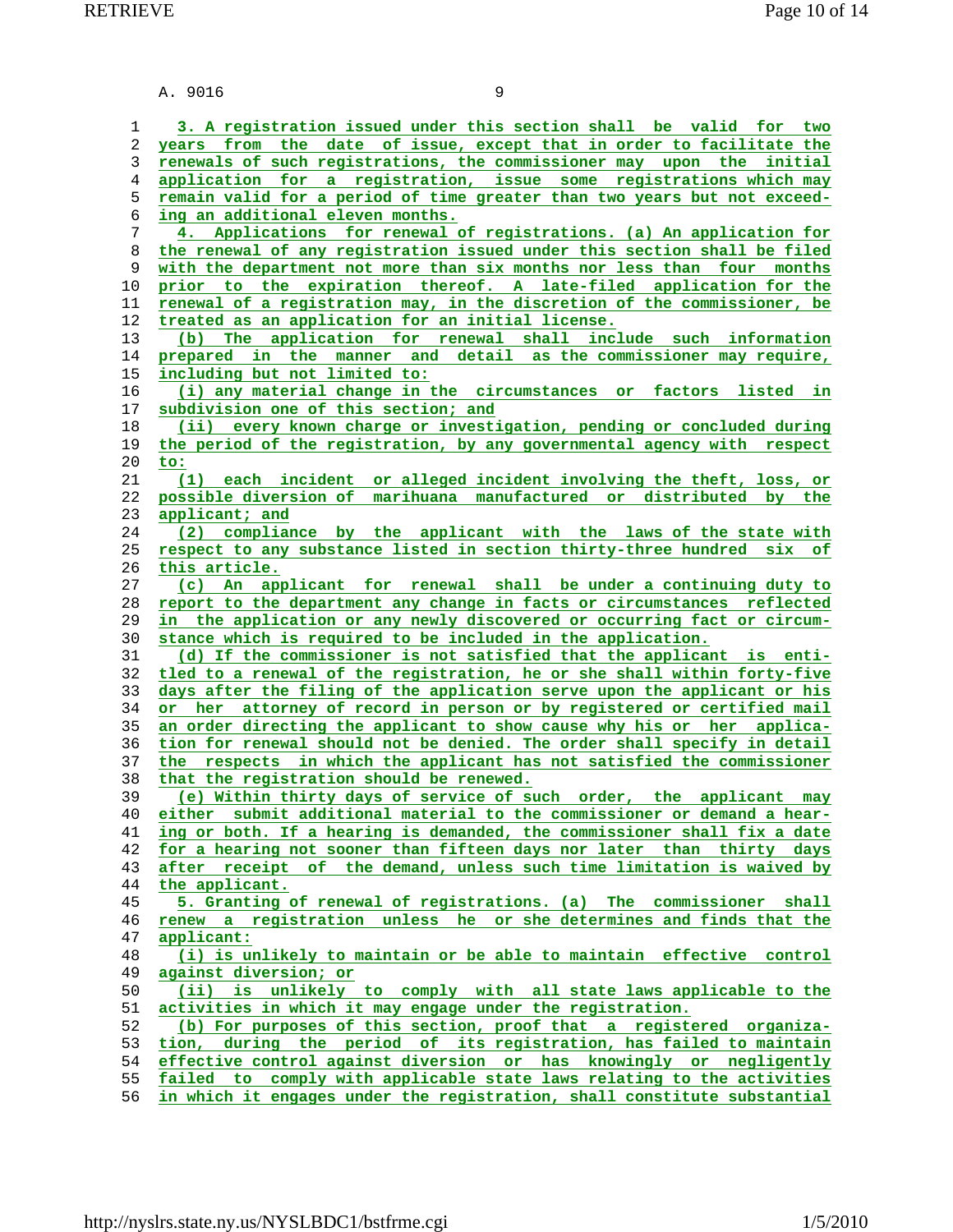A. 9016 10

**evidence that the applicant will be unlikely to maintain effective control against diversion or will be unlikely to comply with the appli- cable state statutes during the period of proposed renewal. 6. The department may suspend or terminate the registration of a registered organization, on grounds and using procedures under this article relating to a license, to the extent consistent with this title. § 3366. Reports by registered organizations. The commissioner shall, by regulation, require each registered organization that sells, delivers or distributes medical marihuana to a certified patient or designated caregiver to file reports of all such sales, deliveries or distributions by the registered organization during a particular period, on forms provided by the department. Reports shall be not more frequently than every six months, except that within the first year after this title has taken effect reports shall be required not more frequently than every three months. Each report shall include for each such sale, delivery or distribution: the date, the quantity sold, delivered or distributed; and the name, address and registry identification number of the certified patient and the designated caregiver (if any). § 3367. Evaluation; research programs; report by department. 1. The commissioner may provide for the analysis and evaluation of the opera- tion of this title. The commissioner may enter into agreements with one or more persons, not-for-profit corporations or other organizations, for the performance of an evaluation of the implementation and effectiveness of this title. 2. The department may develop, seek any necessary federal approval for, and carry out research programs relating to medical use of marihua- na. Participation in any such research program shall be voluntary on the part of practitioners, patients, and designated caregivers. 3. The department shall report every two years, beginning one year after the effective date of this title, to the governor and the legisla- ture on the medical use of marihuana under this title and make appropri- ate recommendations. § 3368. Relation to other laws. 1. The provisions of this article shall apply to this title, except that where a provision of this title conflicts with another provision of this article, this title shall apply. 2. Nothing in this title shall be construed to require or prohibit an insurer or health plan under the insurance law or the public health law to provide coverage for medical marihuana. Nothing in this title shall be construed to require coverage for medical marihuana under article twenty-five of this chapter or article five of the social services law. 3. A person or entity shall not be subject to criminal or civil liability or professional discipline for acting reasonably and in good faith pursuant to this title.** 45 § 3. Section 853 of the general business law is amended by adding a 46 new subdivision 3 to read as follows: **3. This article shall not apply to any sale, furnishing or possession which is for a lawful purpose under title five-A of article thirty-three of the public health law.** 50 § 4. This act shall take effect sixty days after it shall become a 51 law; provided that the commissioner of health may make regulations and 52 issue forms provided for in this act before such effective date.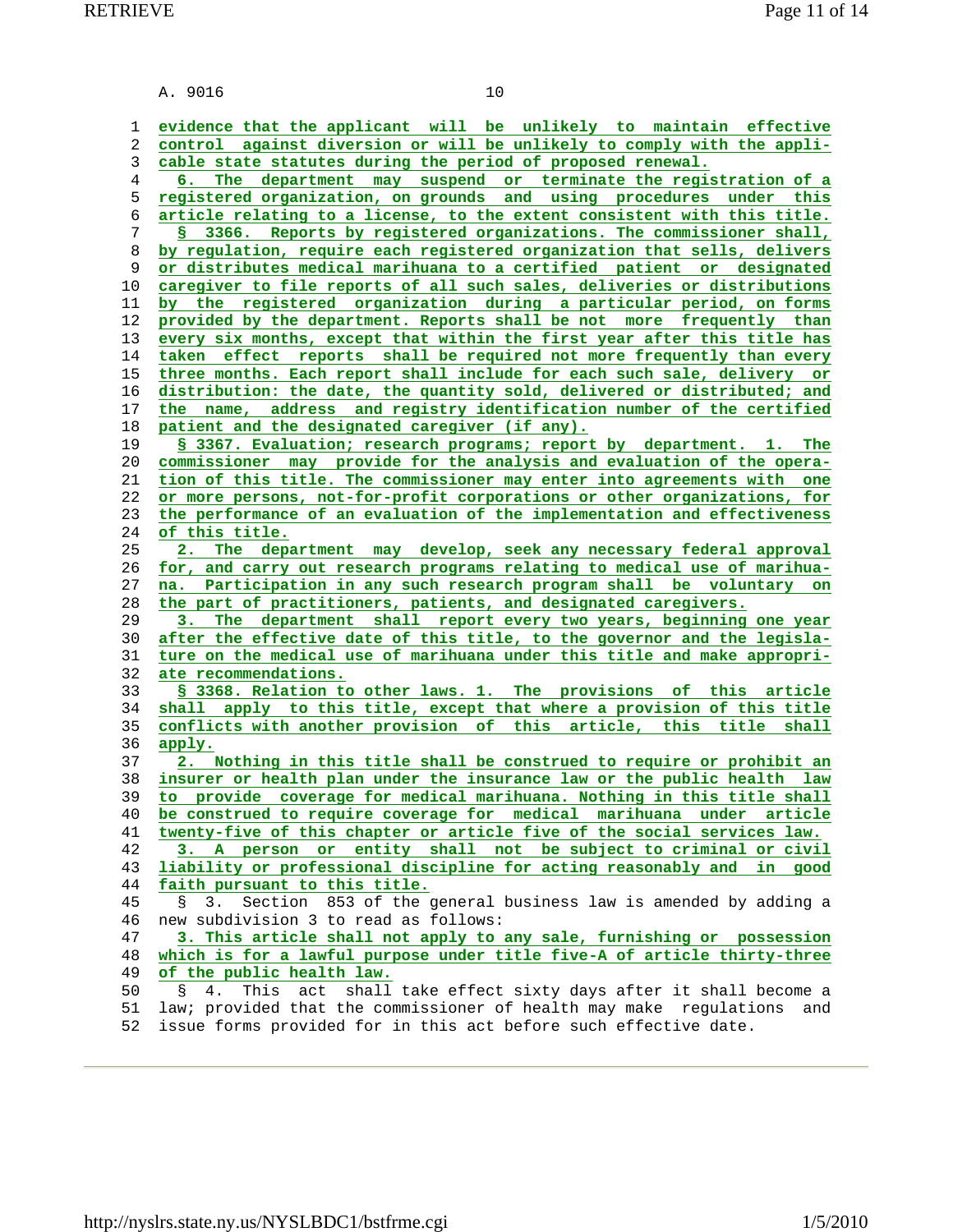## **NEW YORK STATE ASSEMBLY MEMORANDUM IN SUPPORT OF LEGISLATION submitted in accordance with Assembly Rule III, Sec 1(f)**

**BILL NUMBER:** A9016

**SPONSOR:** Gottfried (MS)

**TITLE OF BILL**: An act to amend the public health law and the general business law, in relation to medical use of marihuana

**PURPOSE OR GENERAL IDEA OF BILL**: Allows patient to use marihuana to treat a serious illness under medical supervision.

**SUMMARY OF SPECIFIC PROVISIONS**: Section 1. Legislative findings and Intent.

Section 2. Amends Public Health Law Article 33 by adding a new Title V-A, Medical Use of Marihuana.

§3360 defines certified medical use, certified patient, certification, designated caregiver, public place, serious condition, medical marihuana, registry application, registry identification card, and usable marihuana. A serious condition is defined as a severe debilitating or lifethreatening condition or a condition associated with or a complication of such a condition, or its treatment.

§3361 allows a licensed practitioner (the defined term in the Public Health Law for people who may prescribe controlled substances) to certify that a patient has a serious condition that in the practitioner's judgment can and should be treated with the medical use of marihuana. A copy of the certification will be placed in the patient's medical records and the patient will get the original. A prescriber is not allowed to certify medical marijuana for himself or herself. A certification will be valid for a maximum of one year from the date it is written.

§3362 allows the possession of up to two and one half ounces of marihuana by a certified patient in possession of a valid registry identification card, for medical use. A designated caregiver may possess that amount for each patient for whom her or she is the caregiver. Use of medical marihuana is not allowed in a public place.

§3363 directs the Department of Health to issue registry identification cards to certified patients and designated caregivers. No individual shall be a designated caregiver for more than five patients.

§3364 creates registered organizations for the purpose of acquiring, possessing, manufacturing, selling, delivering, transporting or distributing marihuana for certified medical use. A registered organization may be a pharmacy; an Article 28-licensed facility (hospital, clinic, etc.); a not-for-profit corporation organized to be a registered organization; the Department; a local health department; or a registered producer (an entity that produces marihuana, solely for sale to other registered organizations).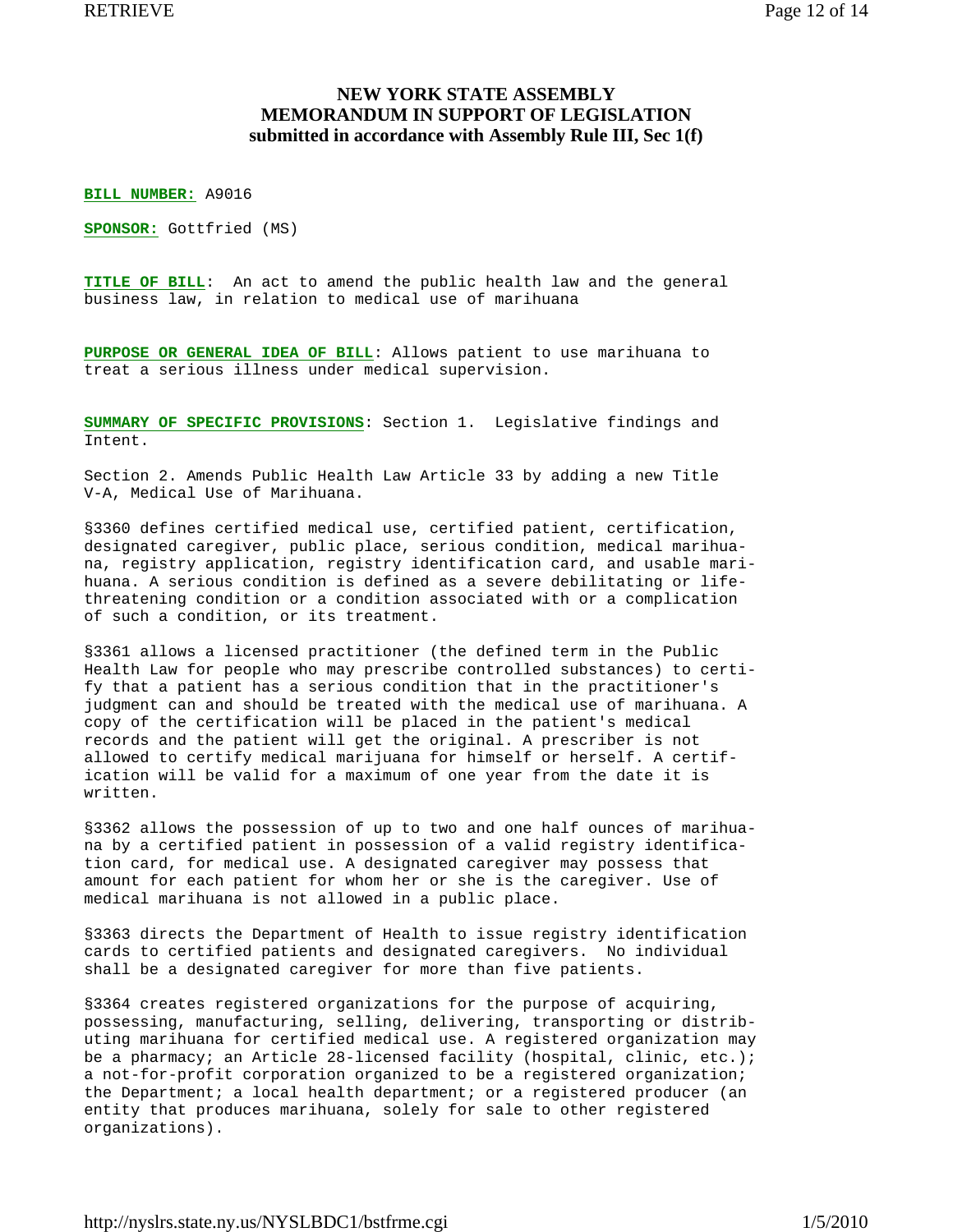§3365 establishes guidelines for the registering of registered organizations. Allows the department to suspend or terminate a registration on grounds, and using procedures under this article relating to a license, to the extent consistent with this title.

§3366 requires registered organizations to report to the commissioner all sales, deliveries or distributions of medical marihuana to certified patients or designated caregivers during a particular period. §3367 directs the Health Department to contract with a third party to conduct an evaluation of the operation of the law.

§3368 applies other provisions of Article 33 to this title. Where a provision of this title conflicts with another provision of Article 33, this title applies. The bill does not require any public or private health plan to cover medical marihuana. Re-states the rule that reasonable good-faith actions in compliance with this title, absent some other element, would not subject a person or entity to criminal or civil liability or professional discipline.

Section 3 of the bill amends Section 853-g of the General Business Law to allow for the sale, furnishing and possession of materials used in the lawful administration of medical marihuana to a certified patient.

**JUSTIFICATION**: Thousands of New Yorkers have serious medical conditions that may benefit from medical use of marijuana. The National Academy of Sciences' Institute of Medicine concluded in a 1999 report that "nausea, appetite loss, pain and anxiety..all can be mitigated by marijuana." Doctors and patients have documented that marijuana can be an effective treatment - where other medications have failed - for at least some patients who suffer from HIV/AIDS, cancer, epilepsy, multiple sclerosis, and other life-threatening or debilitating conditions. Although other drugs are more effective than marijuana for some patients, the Institute of Medicine noted that "there will likely always be a subpopulation of patients who do not respond well to other medications." Medical marihuana must be available to those patients.

The active ingredient in marijuana, THC, has been approved for medical use by the Federal Food and Drug Administration and the Drug Enforcement Agency since 1986 in synthetic pill form. But consuming it in natural form - which many physicians say is more effective - continues to be illegal. In an editorial in the January 30, 1997 New England Journal of Medicine, Dr. Jerome P. Kassirer, editor of the Journal, explained that inhaling THC is more effective than taking the synthetic pill: "smoking marijuana produces a rapid increase in the blood level of the active ingredients and is thus more likely to be therapeutic." It also enables tighter control of the amount ingested. According to the Institute of Medicine, "it is well recognized that (the) oral route of administration hampers its effectiveness because of slow absorption and patients' desire for more control over dosing."

Legalizing the medical use of effective medicine does not undermine the message that nonmedical use of illegal drugs is wrong. Many controlled substances that are legal for medical use (such as morphine, Valium and steroids) are otherwise illegal. In the same New England Journal of Medicine editorial, Dr. Kassirer argued that "it is also hypocritical to forbid physicians to prescribe marijuana while permitting them to use morphine and meperidine to relive extreme dyspnea and pain."